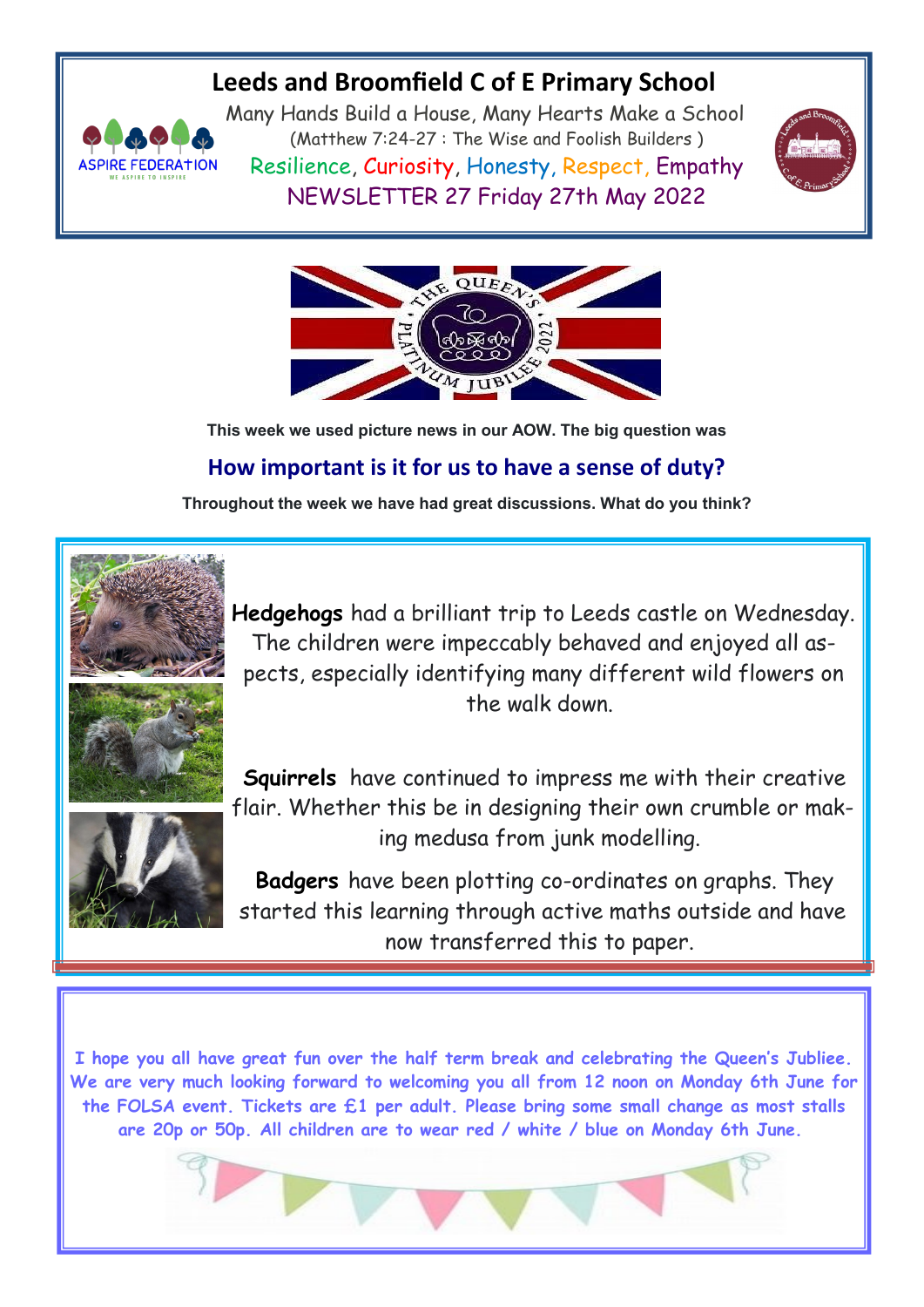## **PROUD awards**

After speaking to pupils and staff we wanted to build children's self esteem and confidence in themselves. Each pupil needs to work to get a badge for each letter of the word PROUD.

- P Pleasure in work
- R Respect in work
- O Organised in work
- U Unique in work
- D Distinction

**imaGiNe Relieve AChieVe** 

Each class has a different colour badge to collect. The children can put these on their bags or on their school jumpers.

**This week's PROUD winners are: Mariah and Frankie A massive well done to you both!!** 



From Next term the staggered pick up time will be from 3:15 - 3:30pm for all children. Gates will open at 3:15pm. Times were changed due to covid and car parking.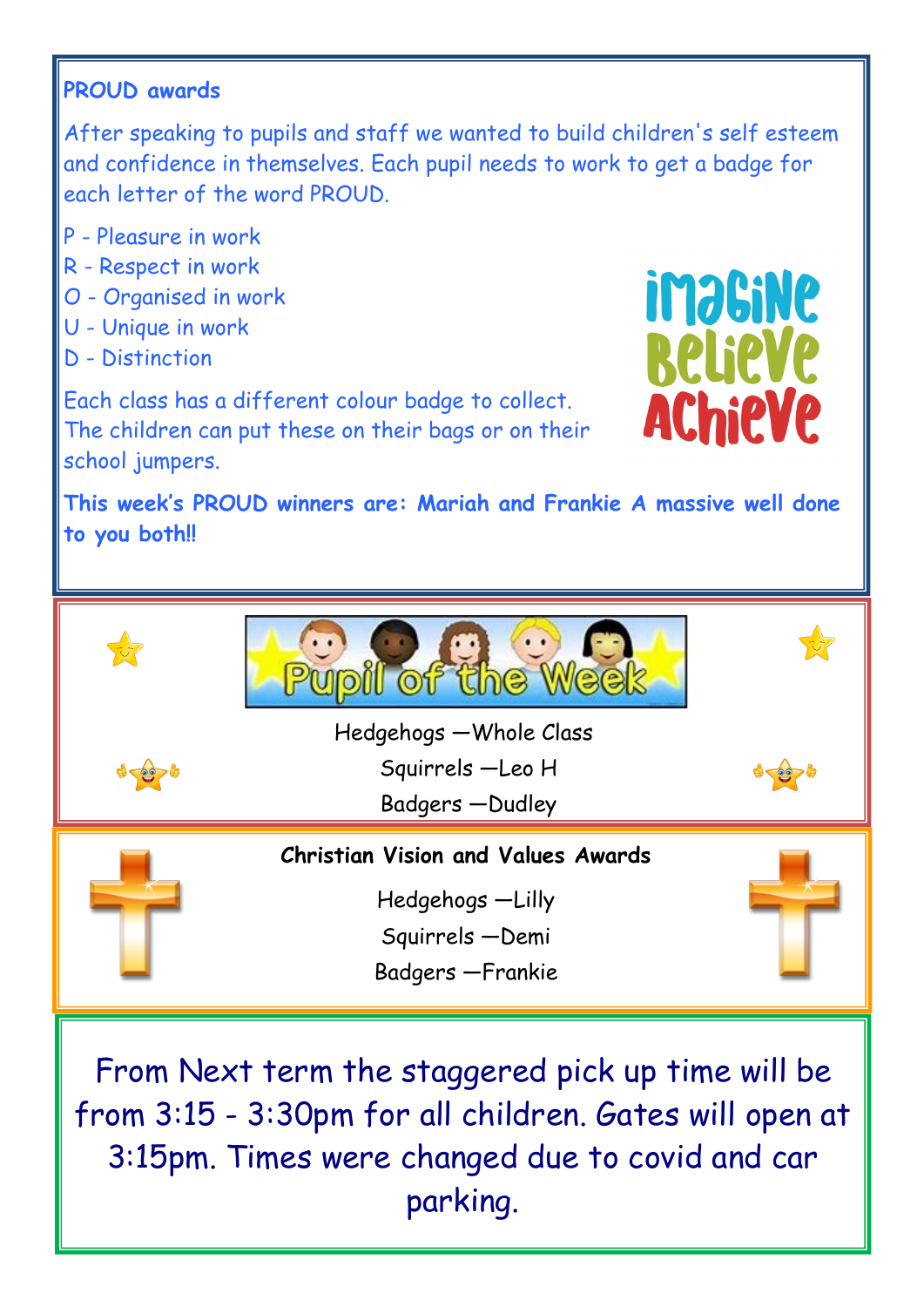

Online Safety - Please continue to talk to your children about the games and apps they are using online. Please keep that open conversation with your children.

[https://beinternetawesome.withgoogle.com/en\\_uk/](https://beinternetawesome.withgoogle.com/en_uk/)





We hope that you have been finding our Parent/Carer Wellbeing Newsletter useful. A reminder that if you need any wellbeing advice, guidance or support, please email [wellbeing@aspire-kent.org.uk](mailto:wellbeing@aspire-kent.org.uk)

We have been looking at speaking up for ourselves but also for others. If there is something that you see that is good then speak up! But equally, if you see unkindness speak up!